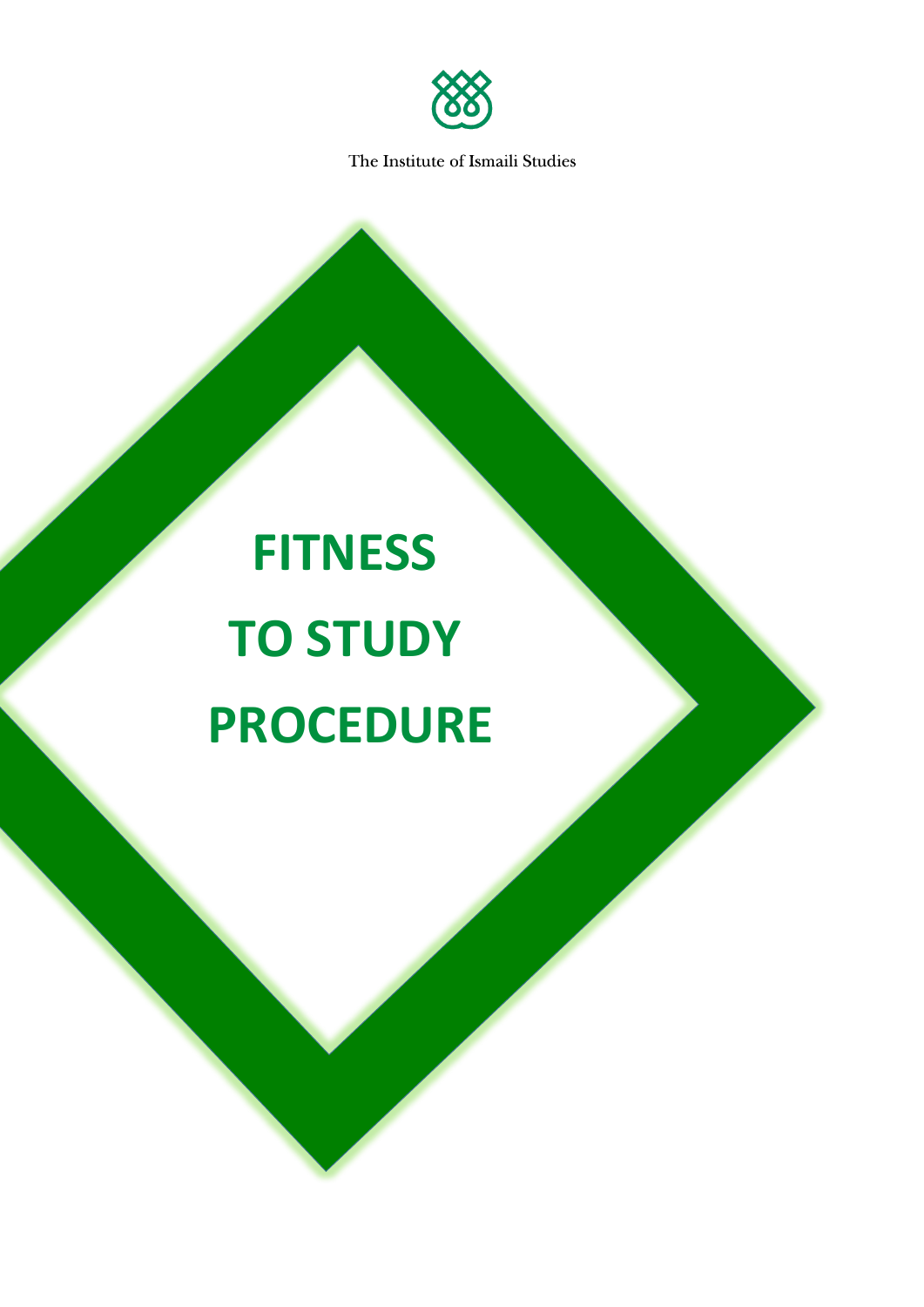

# **1 Purpose and scope of this policy**

- 1.1 This policy applies to all taught postgraduate provision directly administered by the Department of Graduate Studies (DGS), namely:
	- *(a)* The Graduate Programme in Islamic Studies and Humanities (GPISH) and
	- *(b)* The Secondary Teacher Education Programme (STEP).

Agreements with external providers who administer part or all of a programme belonging to but not directly administered by DGS may specify alternative arrange-ments; in such cases, the external provider's policy shall supersede this procedure.

- 1.2 **Good practice.** In devising this procedure, we followed the guidelines provided by the University of Westminster, who provide counselling services to DGS students. In developing their policy, they reviewed good practice in the sector and the policies and procedures for five other major universities, who had all followed similar formats. Their procedure is available online at[: https://www.westminster.ac.uk/sites/default/public-files/general-documents/Fitness](https://www.westminster.ac.uk/sites/default/public-files/general-documents/Fitness-to-Study-Procedure-2018.pdf)[to-Study-Procedure-2018.pdf](https://www.westminster.ac.uk/sites/default/public-files/general-documents/Fitness-to-Study-Procedure-2018.pdf)
- 1.3 **Consultation.** We consulted with students on the development of this procedure, incorporating their improvements concerning:
	- Specifying that each case would be handled according to its own specific needs
	- Clarifying that this procedure applies only to cases where a student's ability to continue on their programme of study may be compromised, and does not therefore provide guidance on instances of temporary ill health or stress which may arise in the usual course of working and/or studying practices at Master's level (e.g. additional pressure around the time of deadlines; finding ways to coordinate multiple priorities).

# **2 Principles**

- 2.1 The purpose of the procedure is to empower staff to make a positive intervention at the earliest sign of concern about an individual student's wellbeing which affects their or others' ability to study. Each case will be considered on an individual basis.
- 2.2 It enables a wide range of staff, both professional and academic, to raise concerns and be confident that there is a process that supports action and safeguards the rights of students. Issues can arise in a variety of ways and across contexts, both in the Institute and at home. It is likely that first signs of mental health issues arising will present in the residencies or in contact with support staff.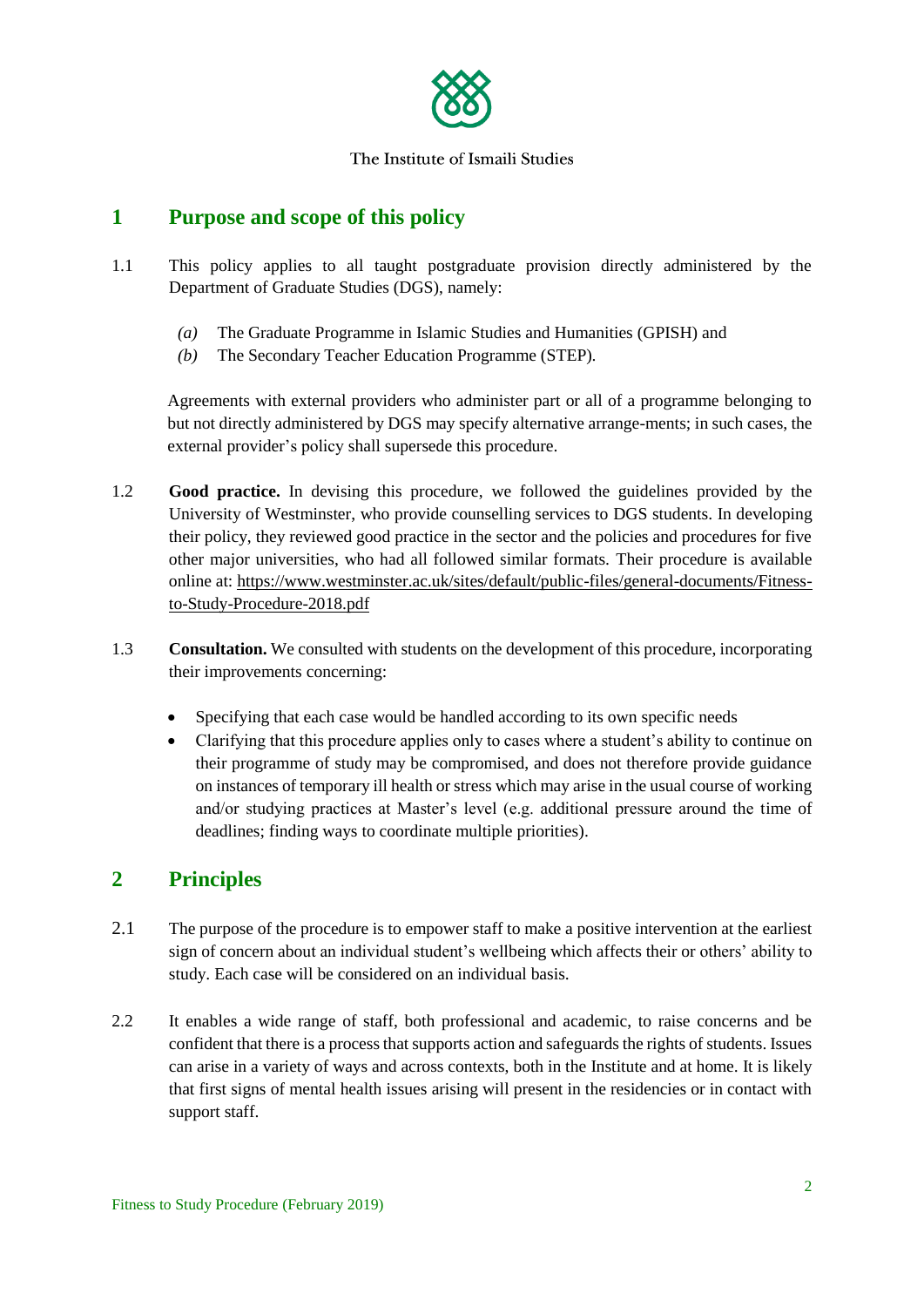

- 2.3 The procedure is not punitive but is designed to support students with health problems (most mental health and behavioural issues). This may be to put in place an action plan and support to enable the student to continue their studies. It may also be to suspend the student but with a clear plan of the conditions under which a 'Return to Study' can be considered.
- 2.4 This procedure is 'preventative' in providing staff with the confidence to deal with issues early and therefore before they escalate to a crisis.
- 2.5 Students absenting themselves from the process will have an 'independent witness' (usually from the student body, where possible) allocated to attend the key meetings to protect their procedural interests and raise any concerns.
- 2.6 This process may be stressful for students and staff, and so all due care will be taken to recognise this and minimise its impact on those involved.
- 2.7 This procedure applies only to cases where a student's ability to continue on their programme of study may be compromised, and does not therefore provide guidance on instances of temporary ill health or stress which may arise in the usual course of working and/or studying practices at Master's level (e.g. additional pressure around the time of deadlines; finding ways to coordinate multiple priorities). Support in tackling such issues can be provided by programme staff, and students may also find fellow students a valuable source of support for sharing ideas and strategies. However, where the pressure of studying does begin to present as a serious concern that may affect a student's ability to continue on the programme, the terms of this policy may be referred to.

## **3 Fitness to Study Procedure**

- 3.1 On occasions, a student's health, mental wellbeing or behaviour deteriorates to the point where it may become impossible for them to be able to continue their studies.
- 3.2 This procedure outlines the appropriate response and action to be taken by staff where it is believed that the behaviour, or the mental or physical health of a student:
	- *(a)* May prevent them from gaining benefit from the educational provision at a particular time, and/or
	- *(b)* Disrupts the teaching, learning or support of other students.
- 3.3 DGS promotes positive behaviour among staff and students, with a view to helping each student tap into and grow from their own potential. Students enjoy a wide range of support besides teaching staff and the programme team (including our dedicated Academic Skills Support Team), namely Academic Advisers and specialist help and guidance with concerns related to mental health through Only Connect and UCL Psychological and Counselling Services (the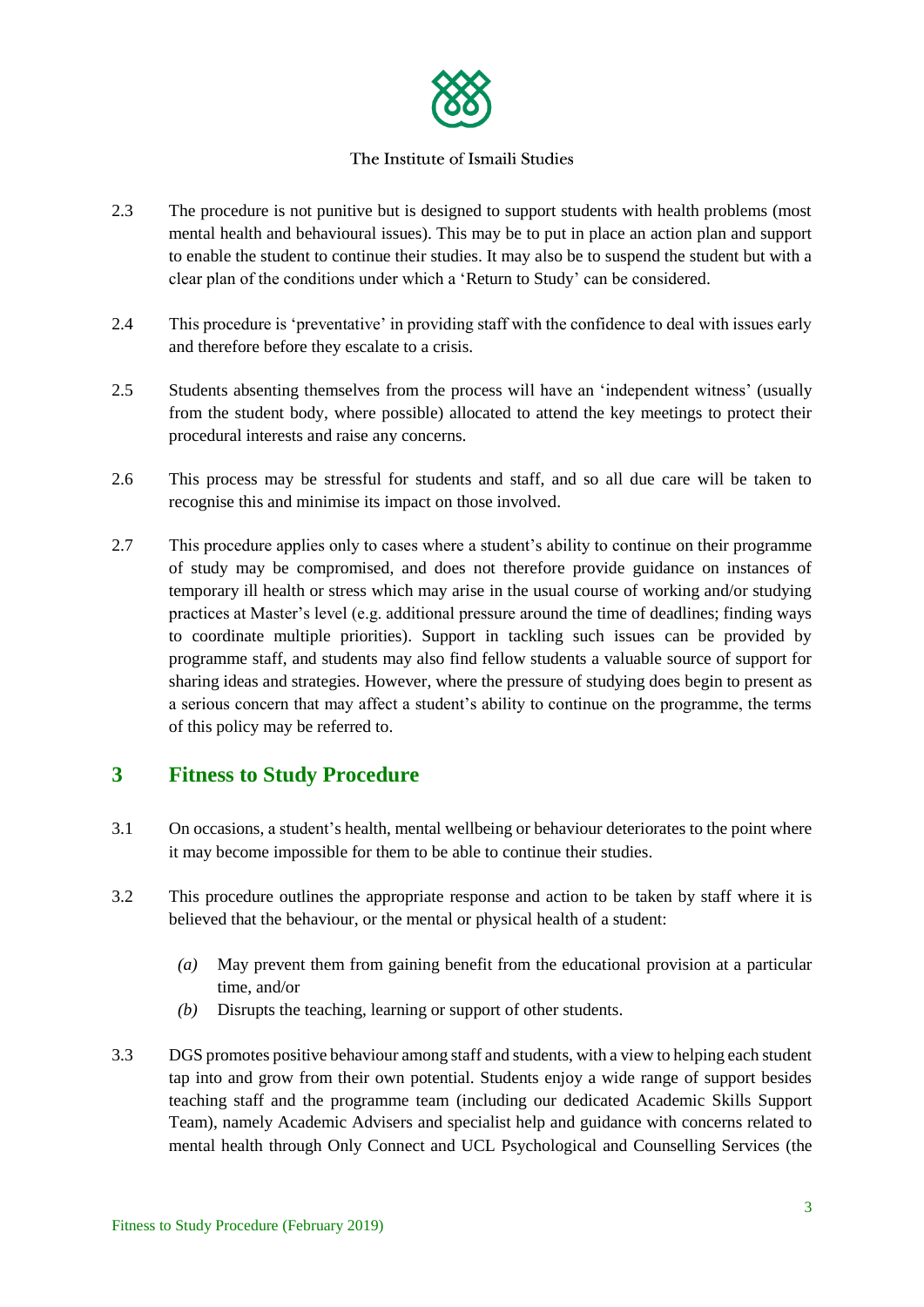

latter is for STEP only). In this vein, students under this procedure will be considered from a supportive perspective rather than a disciplinary one.

- 3.4 The Institute, however, reserves the right to invoke the Student Code of Conduct and/or Disciplinary Policy where students' health or behaviour poses a risk of harm to either themselves or others, or where students do not positively respond to more supportive interventions.
- 3.5 This procedure has three stages, based on the seriousness of risk posed by the behaviour or health of a student. The three stages reflect the level of difficulty or disruption highlighted, as well as the response of a student to any intervention.
- 3.6 **It is possible that concerns raised over the health, safety, conduct or mental wellbeing of a student are of such significance that these procedures can be commenced at either Stage 2 or 3.**
- 3.7 Should a student be unwilling to play a part in these procedures, the process may continue in their absence, with the ultimate sanction being interruption from studies still being able to be invoked. In cases where the student absents themselves from the process, the Institute will appoint an independent witness to attend meetings in order to safeguard the student's interests.

*Stage 1 – Emerging Concerns: Emerging or initial concerns about an individual student's health, safety, behaviour or mental wellbeing are raised.*

3.8 These concerns should be reported to the Programme Leader, Student Services Manager or Academic Adviser (AA). The person to whom this is reported will then confer with the other two, i.e. if the Programme Leader is informed, they will confer with the Student Services Manager and the AA.\* Jointly, they will recommend the appropriate person to approach the student to raise and discuss the specific issues with them in a supportive and understanding manner.

\* Where the Programme Leader and AA are the same person, the Academic Support Programmes Adviser or Programme Leader for another programme may be consulted.

- 3.9 Emerging concerns may be identified and raised by both professional and academic staff. The context in which the initial causes of concern are raised will determine the most appropriate person to understand and address the issues with the student sensitively.
- 3.10 The nature of the concerns should be clearly identified to the student and they should be encouraged to discuss the issues (it is possible that they will not have realised the impact of their actions). If appropriate, information should be provided about sources of support within and outside of the Institute that the student can access (e.g. student counselling).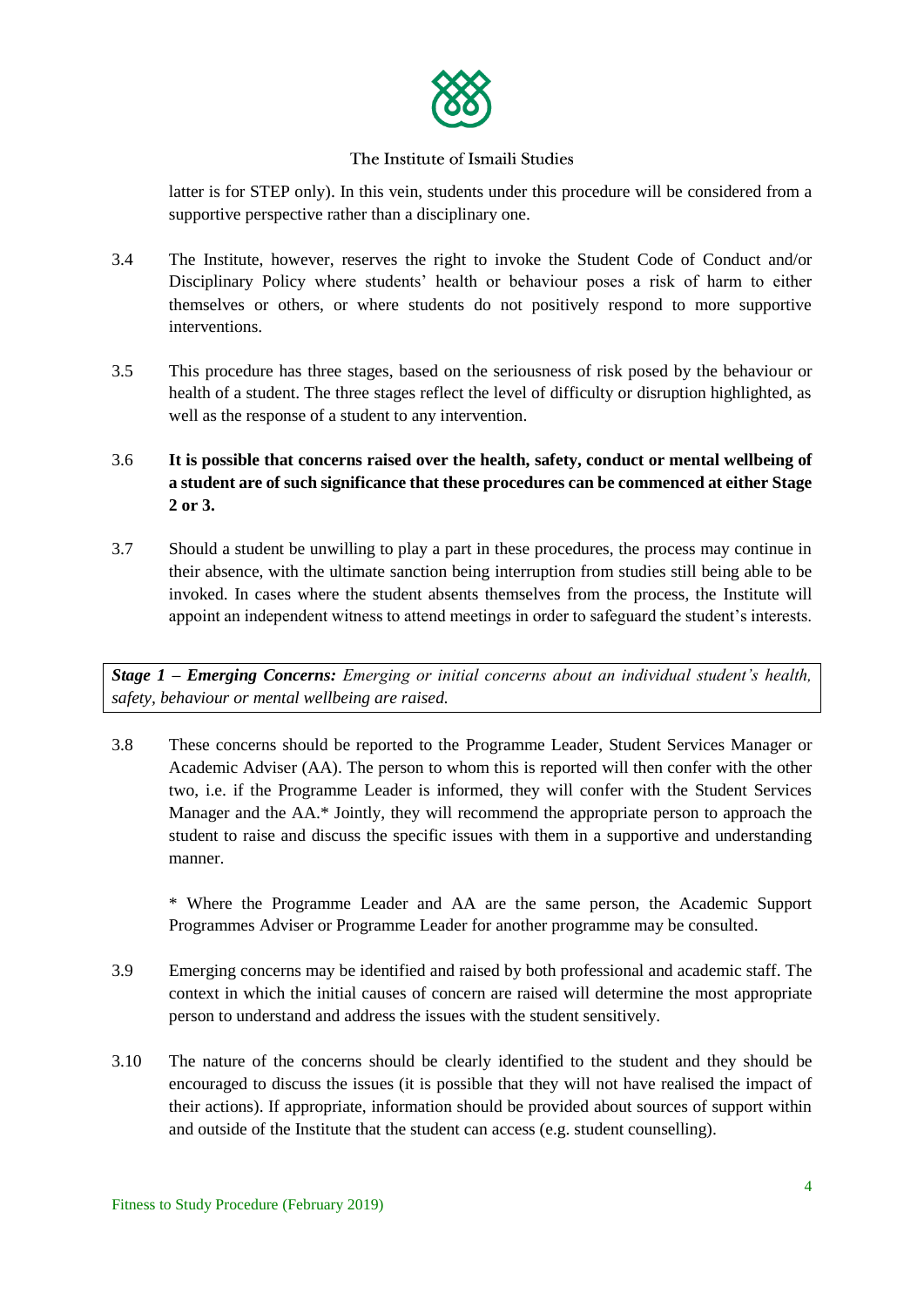

- 3.11 A record will be kept on the confidential Welfare Log of the 'emerging concern' and the actions taken or agreed to address the issues and by whom. These notes will be shared with the student, their AA, and the Senior Educational Programmes Officer so that the matter can be included for recording in the meetings of the Academic Management Committee (AMC) and relevant Programme Board(s).
- 3.12 All students have the opportunity to declare a physical or mental health condition at the point of entry. Students who do not do so at the point of entry can do so at any point during their programme. This involves the student registering with the Academic Skills Support Team (ASST), where their needs are assessed and support discussed and arranged as appropriate. In line with the principles of this procedure, committed to supporting students, students may be encouraged to apply for reasonable adjustments and/or a Learning Support Agreement.
- 3.13 It is likely that the student will respond positively and, where appropriate, cooperate fully in accessing the outlined support or modifying their behaviour accordingly.
- 3.14 Should the student be unable to respond positively then staff must discuss the situation with the Head of Department and Special Projects Manager. It may then be an outcome that Stage 2 is invoked.

*Stage 2 – Continuing or Serious Concerns: Continuing or serious concerns about an individual student's health, safety or mental wellbeing are raised.*

- 3.15 The student will be invited to meet with the Programme Leader or Student Services Manager to discuss the issues (note-taker\* to be present). Together they can assess the student's perception of the impact that their ill health and/or behaviour is having on themselves and/or the Institute community. The student may bring a friend (this does not include a lawyer or legal adviser) to the meeting.
- 3.16 An Action Plan will be devised to put in place support for the student (where appropriate) and formally agree expectations for the student to observe. These may include academic as well as conduct-related expectations.
- 3.17 This Action Plan will have a review date from the outset, and the consequences of not adhering to the Action Plan will be made clear.
- 3.18 A record of the meeting will be made by the \*Senior Educational Programmes Officer (SEPO; note-taker), with a copy sent to the student and to the AMC. A copy of the agreed Action Plan will be submitted to the student's AA, the AMC and the relevant Programme Board(s). A brief record will be kept on the confidential Welfare Log.
- 3.19 In line with the principles of this procedure, committed to supporting students, students may be encouraged to apply for reasonable adjustments and/or a Learning Support Agreement.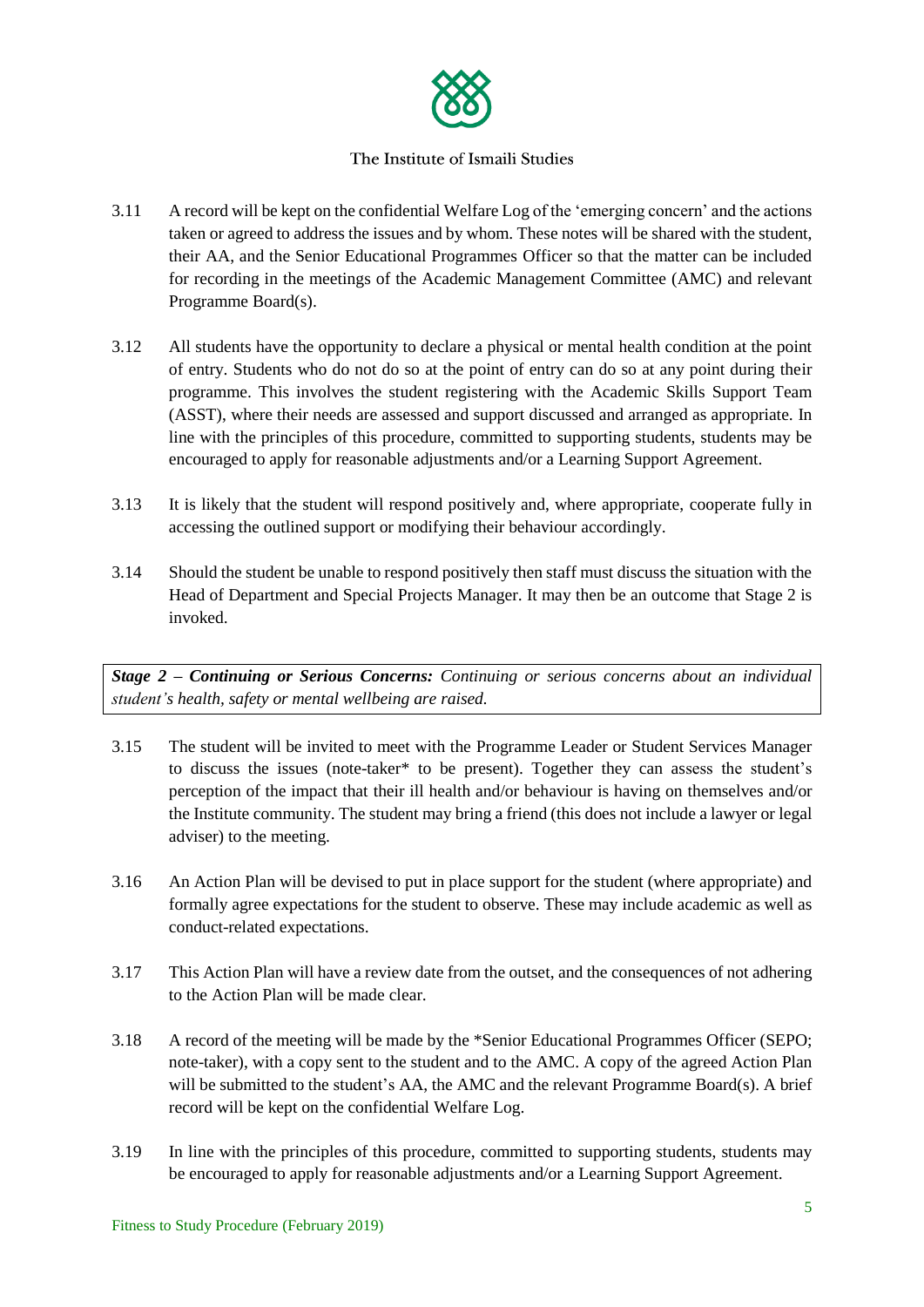

- 3.20 It is hoped and expected that the student will respond positively to the Action Plan and as such cooperate fully in accessing the outlined support or modifying their behaviour accordingly.
- 3.21 Should the student not respond positively then staff must discuss the situation with the Head of Department and Special Projects Manager. It is then likely that Stage 3 is invoked.

*Stage 3 – Significant or Persistent Concerns: Significant or persistent concerns are raised about an individual student's actions or behaviour that are putting the health, safety, wellbeing or academic progress of themselves or other members of the Institute community at significant risk.*

- 3.22 The Head of Department or Special Projects Manager will call a 'Fitness to Study Case Panel' to discuss the situation. A record of the meeting will be made by the SEPO.
- 3.23 The student will be invited to make a representation to the Case Panel in writing, having had sight of all relevant documentation a reasonable time before the representation is required for the Panel. The representation may include all relevant supporting evidence which may include information that has not previously been disclosed or that is the result of a recent diagnosis or event.
- 3.24 Those present at the Case Panel might include, depending on the nature of the issue:
	- Programme Leader
	- Student Services Manager
	- Academic Skills Programmes Adviser
	- AA
	- GP or other relevant professional (with student's consent).

As well as fellow students or relevant staff from:

- Student Services
- Other relevant staff members (e.g. Victoria Halls Manager).

The Case Panel will determine an agreed action, either:

- An enhanced Action Plan, or
- Recommend an interruption of the student's studies.
- 3.25 The student will be invited to meet with the Head of Department or Special Projects Manager to receive and discuss the recommended actions from the Case Panel. The student will be invited to bring along a person to support them at the meeting. The student may bring a friend (this does not include a lawyer or legal adviser) to the meeting. Should the student elect not to attend the meeting then the Institute will ask a representative of the student body to hear the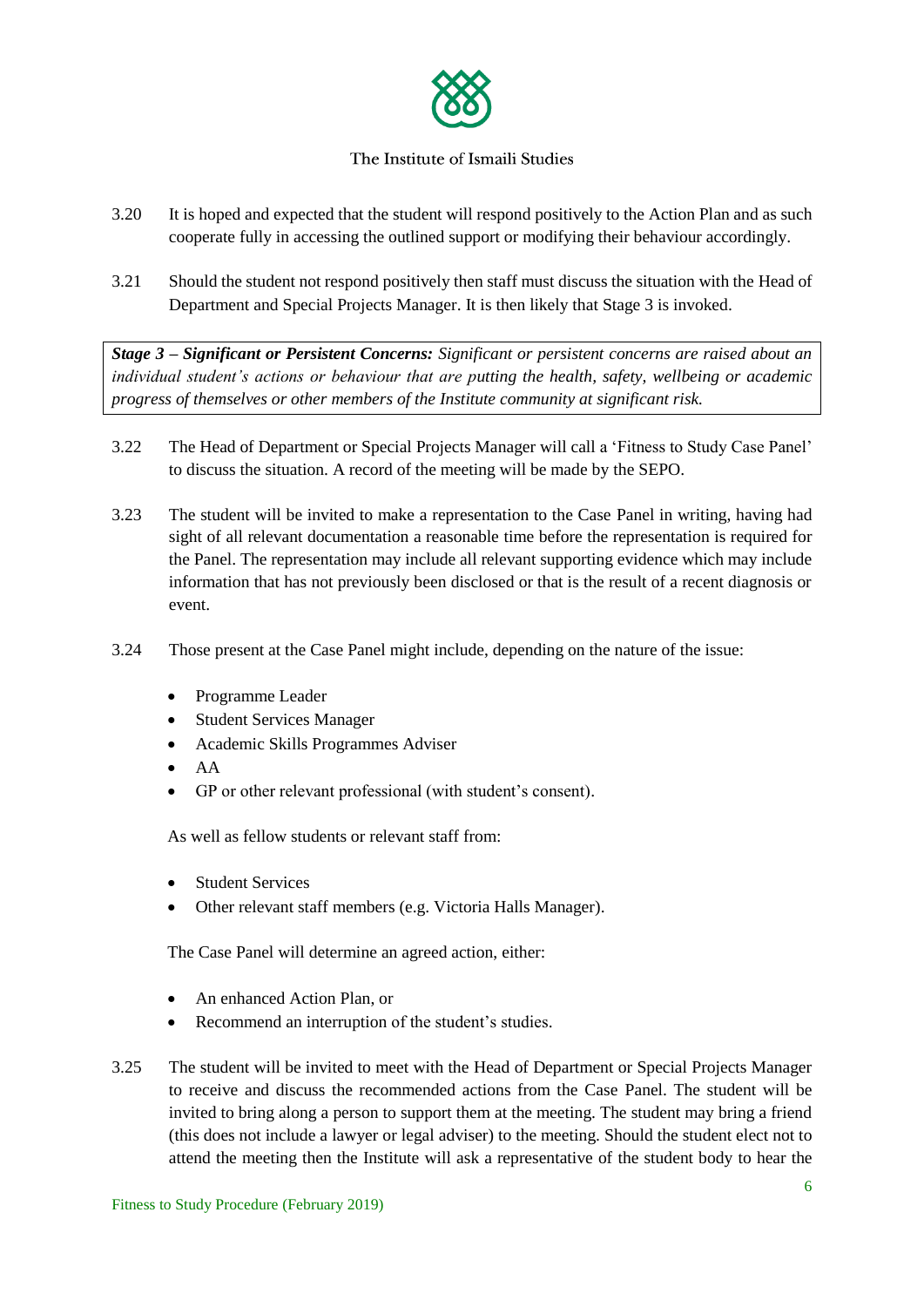

outcome and raise any issues relating to the procedural fairness of the process*.* Notes will be taken at this meeting by the SEPO. The final recommendation will be sent by post to the student at the address they have provided to the Institute and to their email account. The recommendation will include clear information for the student of what process they will have to follow to be considered for 'Return to Study'.

- 3.26 If the AA was not present, the SEPO will inform them of the outcome from the Case Panel and meeting with the student (or representative).
- 3.27 If the recommended action is that of an enhanced Action Plan, this plan will have a review date from the outset, and the consequences of not adhering to the Action Plan will be made clear. A copy of the agreed Action Plan will be submitted to the Co-Director, AMC, relevant Programme Board(s) and the student's AA.
- 3.28 If the agreed recommended action is an interruption of studies, the AMC will temporarily suspend the student with immediate effect. The Student Services Manager will meet with the student to confirm this course of action and discuss implications and next steps. The SEPO will then inform the student in writing of this decision with regard to the interruption.
- 3.29 This stage of the process may be particularly stressful for students and staff, and so all due care will be taken to recognise this and minimise its impact on those involved.

In cases of interruption the following must be informed:

- Co-Director and Governors
- Any external partners
- Head of Quality and Evaluation
- Academic and support staff as necessary
- Relevant Student Services and Front-of-House staff
- Victoria Halls Manager.

If the student wishes to appeal against the outcome from the decision, they must write within 14 working days to the Co-Director [\(darp@iis.ac.uk\)](mailto:darp@iis.ac.uk). In cases of interruption, depending on the nature of the case, the student may be permitted to continue studying during the term of an appeal, although they may also be required not to attend classes and/or complete academic work and/or conduct any other duties or responsibilities they have assumed in the course of their enrolment. Such terms will be decided by the Case Panel, seeking all relevant guidance and advice.

On receipt of the appeal, the Co-Director will respond to the student within 10 working days. The decision of the Co-Director will be final. In some cases, the student may also have recourse to an external partner who validates the programme on which they were enrolled.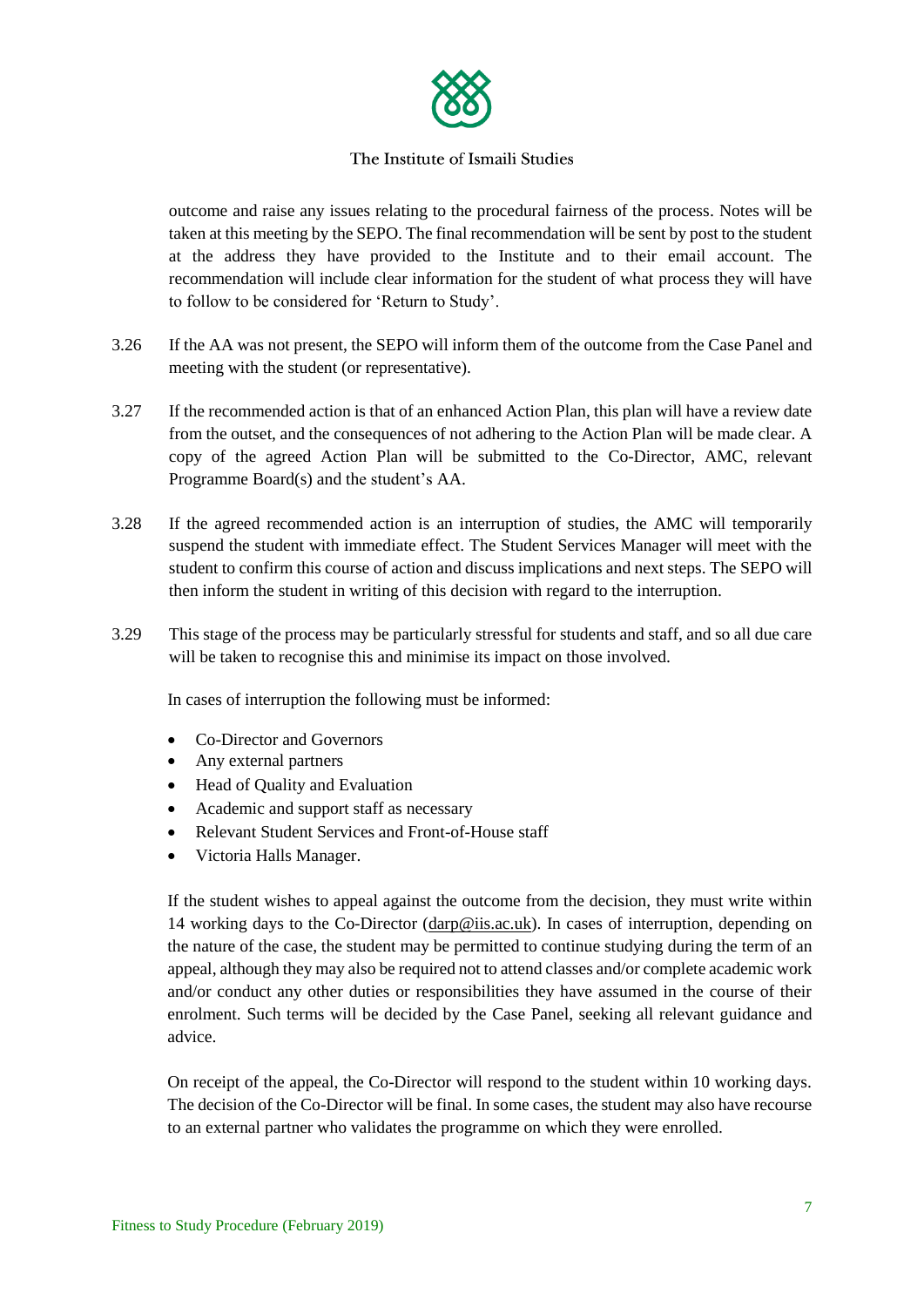

Decisions about accommodation for students making an appeal will be determined on a caseby-case basis. The student may be entitled to IIS-provided accommodation during the period of any appeal, although this would depend on the nature of the circumstances leading to the Case Panel's decision to suspend the student's studies.

- 3.30 During a period of agreed interruption, a student would not receive the benefits of their IIS scholarship, which include IIS-provided accommodation and the stipend.
- 3.31 Any interruption in studies will be subject to periodic review by the AMC. Such periodic review will include consideration of medical evidence by the AMC and an appropriate external authority as necessary and academic advice from the student's AA, Programme Leader and relevant academic staff.
- 3.32 The Institute will provide the student with a Completion of Procedures Letter when the student has exhausted the Institute's procedures. Students who remain dissatisfied with the final outcome of their appeal may take their case to the Office of the Independent Adjudicator (OIA) within one year of the issuing date of the Completion of Procedures Letter.

## **4 Return to Study**

- 4.1 Following a period of absence from the Institute for recuperation, it may be appropriate for the student to resume studies. If this is the case, it will be necessary to ensure that the student is assisted in their return to the Institute. On return, the student should normally comply with the approved academic regulations, in particular the period of time of registration on a programme.
- 4.2 The student will be required to produce appropriate confirmation of their health and ability to resume studying. The AMC, assisted by external authorities as necessary, will review the content of reports with a view to making a recommendation to the Co-Director to agree or reject a Return to Study. In making that decision, account will be taken of the Institute's duty of care to staff.
- 4.3 Members of the Academic Skills Support Team and Student Services will be available to provide assistance with drawing up a Return to Study Plan in consultation with the student and the Head of Department or relevant Programme Leader. This will address:
	- Specific study-related support needs of the student in returning to education
	- Support which is reasonably required in the short term
	- Involvement of and liaison with external agencies
	- Any longer-term support or adjustments that are reasonably required
	- Any conditions that might apply to provision.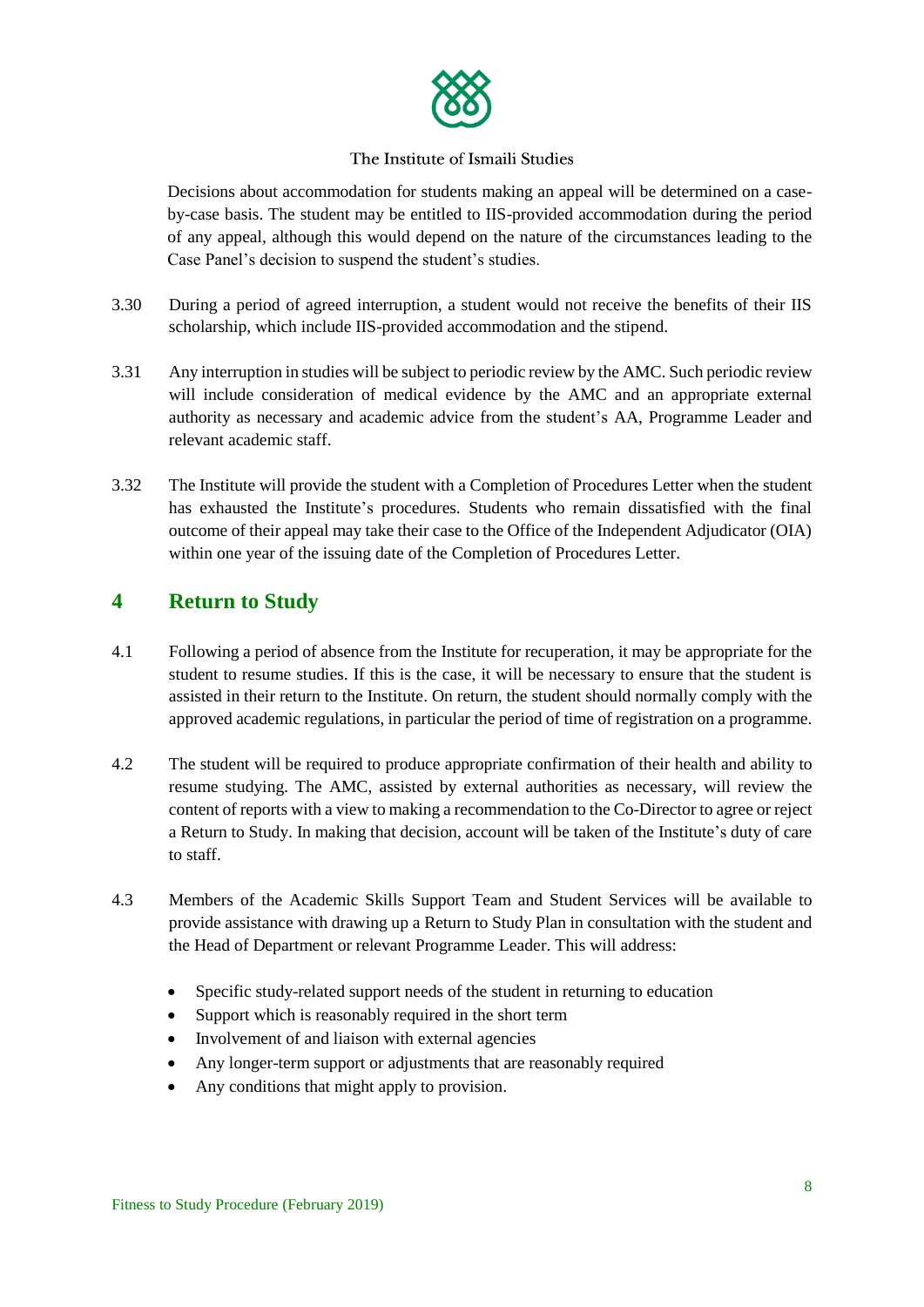

- 4.4 The Return to Study Plan should incorporate a risk-management plan which takes account of the experiences which led to the student initially leaving their programme and any other information which is known to be relevant. Any Return to Study will be subject to cooperation with this process and adherence to any agreements made.
- 4.5 Other members of staff (e.g. the AA) will be available to provide advice and support to facilitate the student's transition back on to the programme, particularly in relation to any action that might be required under the Disability Discrimination Act. This will be arranged with the direct involvement of, or in consultation with, appropriate external health professionals.

## **5 Data Protection**

The Institute's policy on Data Protection contains guidance on the use of sensitive information (e.g. details about a student's mental health or condition) and must be consulted by staff.

# **6 Relationship with other Codes, Policies and Procedures**

## *Student Code of Conduct*

There are occasions where a student who suffers from a mental health difficulty may break aspects of the Student Code of Conduct. In such cases, they will not necessarily be exempt from disciplinary action and may face an investigation.

In the case of a student whose behaviour appears to be indicative of a mental health problem, the relevant stage of the disciplinary procedures may be adjourned to allow the student to seek advice and support. Following an assessment with a qualified medical professional, the student may present a confidential report from them to the AMC for reference by the post-holder responsible for conducting that stage of the disciplinary procedures. The student would be allowed to retain a copy of the report.

The purpose of the adjournment would be to inform the disciplinary procedures of any psychological circumstances which may have affected or be currently affecting the student. It would also ensure that, as far as possible, a student who is not deemed to pose a risk to themselves or others but whose problems may be exacerbated unduly by formal investigation may be given the opportunity to seek help and the possibility of a resolution of the issue independently of the disciplinary procedures. A student referred to a medical professional should be strongly encouraged to take advantage of the offer. However, if the student refuses the offer, or fails to make an appointment to see a medical professional, the Institute reserves the right to continue with the disciplinary procedures.

The Fitness to Study Procedure does in this circumstance provide a process for supporting students in this situation but retains the same sanctions to suspend.